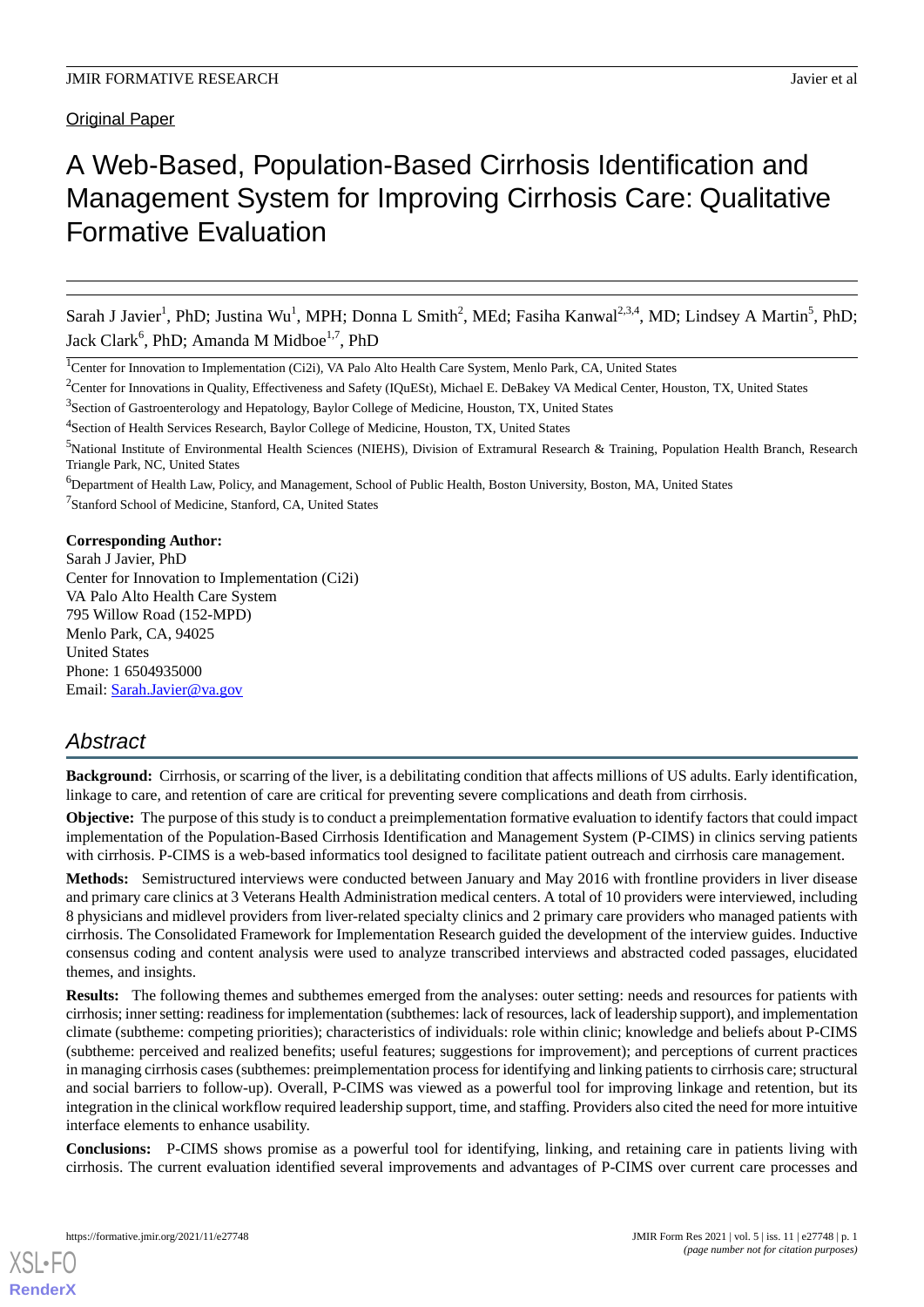provides lessons for others implementing similar population-based identification and management tools in populations with chronic disease.

(JMIR Form Res 2021;5(11):e27748) doi: [10.2196/27748](http://dx.doi.org/10.2196/27748)

## **KEYWORDS**

cirrhosis; informatics; care coordination; implementation; Consolidated Framework for Implementation Research (CFIR); quality improvement

## *Introduction*

## **Background**

Over 4.5 million US adults were diagnosed with liver disease in 2018, and an estimated 44,358 died of chronic liver disease in 2019 [[1,](#page-10-0)[2](#page-10-1)]. Recent estimates indicate that the total annual health care cost of advanced liver disease or cirrhosis is close to US \$9.5 billion [[3\]](#page-10-2). Cirrhosis may be accompanied by a host of complications that require a complex, patient-centered treatment plan, including biannual surveillance visits [\[4](#page-10-3),[5\]](#page-10-4). However, patients with cirrhosis are often not diagnosed by their primary care provider or, alternatively, are not referred to specialty care after diagnosis [[6\]](#page-10-5). Owing to the complexity of cirrhosis treatment, a systematic approach to cirrhosis management is critical to preventing further complications and the risk of death.

<span id="page-1-0"></span>Health informatics tools have shown promise in the management of complex diseases and can enhance the continuity of care

[[7](#page-10-6)[-10](#page-10-7)]. However, it is often challenging to incorporate these tools into existing clinical workflows, with implementation success dependent on ongoing usability assessments [\[11](#page-10-8),[12\]](#page-10-9). In view of the high morbidity and mortality associated with cirrhosis, we conducted a preimplementation formative evaluation to identify facilitators and barriers to implementation of the Population-Based Cirrhosis Identification and Management System (P-CIMS) [\[13](#page-10-10)].

## **P-CIMS**

P-CIMS, a secure, web-based informatics tool for providers, is designed to ensure efficient cirrhosis case identification in clinical populations, facilitate coordination of care for known cases, and prevent loss to follow-up [\[13](#page-10-10)]. [Figure 1](#page-1-0) presents the overall process workflow chart for P-CIMS. In [Figure 1](#page-1-0), we describe a scenario in which a provider receives a list of probable cirrhosis cases and must confirm cirrhosis diagnosis before tracking them in P-CIMS.

**Figure 1.** P-CIMS process workflow map (adapted from Kanwal et al [\[13\]](#page-10-10)). CPRS: Computerized Patient Record System; CCTS: cancer case tracking system; Dx: diagnosis; LC: liver cirrhosis; P-CIMS: Population-Based Cirrhosis Identification and Management System; PCP: primary care provider.

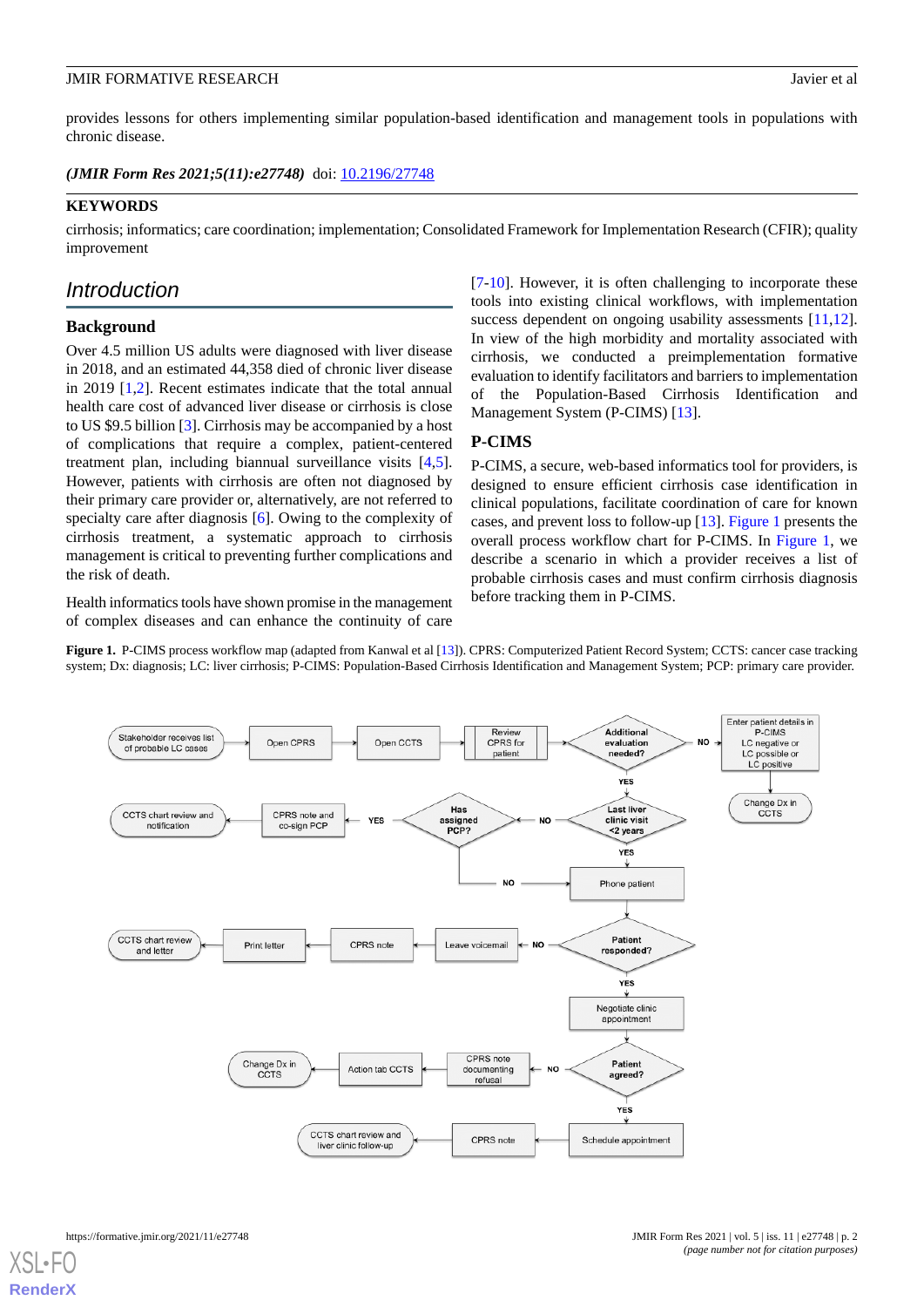## *Development and Testing*

The precursor to P-CIMS, the Cancer Care Tracking System (CCTS), was developed by an interdisciplinary team of clinicians, programmers, and informatics experts in 2007 [[9\]](#page-10-11). CCTS was a tool that consolidated local Veterans Health Administration (VHA) electronic medical record (EMR) data into a dashboard on which providers could view abnormal lung or liver cancer images and then track the clinical steps required to reach a definitive diagnosis and treatment plan.

In 2015, P-CIMS was developed using CCTS as a base platform and then improved over 9 months [[13\]](#page-10-10). P-CIMS data elements were validated using the full EMR from the VHA National Corporate Data Warehouse as the reference standard. The beta version described by Kanwal et al [\[13](#page-10-10)] was tested between 2015 and 2017 at a site with over 3800 patients diagnosed with cirrhosis, according to the EMR data. Results from the beta test indicated that the use of P-CIMS resulted in 30% of probable cases being referred to liver specialty care. Findings from the beta version testing version of P-CIMS have been published elsewhere [\[13](#page-10-10)].

## *Functional Components*

There are 2 main functional components of P-CIMS:

1. Generation of lists of patients who are likely to have undiagnosed cirrhosis and patients with diagnosed cirrhosis who have been lost to follow-up using EMRs; and

<span id="page-2-0"></span>2. Task management features designed to facilitate retention in care and help monitor whether patients complete recommended surveillance testing.

## **Generation of Lists of Probable Cirrhosis Cases**

The P-CIMS report generator allows providers to generate lists of patients who are either likely to have undiagnosed cirrhosis or who have diagnosed cirrhosis but who have been lost to follow-up (henceforth, referred to as *probable cases*). Providers can customize these lists based on the following criteria:

1. Any outpatient or inpatient encounters in the last 3 years in which the patient had at least one cirrhosis diagnosis, as designated by the validated *International Classification of Diseases, Ninth Revision* and *Tenth Revision* codes [\[14](#page-10-12)];

2. Possible cirrhosis, defined as either aspartate aminotransferase to platelet ratio index >2.0, or Fibrosis-4 index >3.24 in patients with an active hepatitis C virus (HCV) infection.

3. Last visit to a liver or HCV clinic is >180 days earlier (ie, more than 6 months ago)

Probable cases must be confirmed by their provider via chart review for each patient on the list to confirm whether the patient needs to be coded in P-CIMS for cirrhosis surveillance tracking ([Figure 1\)](#page-1-0).

## **Cirrhosis Tracking and Management**

The second function of P-CIMS is to track and manage all aspects of ongoing cirrhosis care for probable cases confirmed via chart review. Providers can track patient compliance with recommended consultations, screenings, surveillance testing, imaging, follow-up visits, or referral for transplant evaluation ([Figure 2](#page-2-0) shows static screenshots from P-CIMS).

**Figure 2.** Static screenshots from the Population-Based Cirrhosis Identification and Management System, adapted from Kanwal et al [\[13\]](#page-10-10) (top 2 images: generation of probable cases list; bottom 2 images: cirrhosis tracking). APRI: aminotransferase to platelet ratio index; FIB4: fibrosis-4; HCC: hepatocellular carcinoma; HCV: hepatitis C virus; MELD: model for end-stage liver disease; MRI: magnetic resonance imaging; VA: Department of Veterans Affairs. Set variables for desired report'



The clinician entered an MRI for HCC surveillance Assigns a date (for when to expect an MRI)

#### Report criteria requested

- $·$  HCV+  $\cdot$
- High FIB4 (>3.25)
- Not seen in Liver/HCV clinic in the last 6 months (last visit >180 days prior or never seen)

|           | Tracked ABD | OPCS            |                    |        | <b>H_APR</b>          | <b>MELD</b> | Strict                         |      |              | <b>Last Iver Clinic</b> |         |         |              |              |        |              |        | Data Batched as of                 |                     |
|-----------|-------------|-----------------|--------------------|--------|-----------------------|-------------|--------------------------------|------|--------------|-------------------------|---------|---------|--------------|--------------|--------|--------------|--------|------------------------------------|---------------------|
| N         |             | $V$ all $V$ all | $\checkmark$<br>l٧ | N<br>v | ALL VAI VAI<br>$\vee$ |             | ALL                            | ◡    |              | Not Seen and > 180 V GO |         |         |              |              |        | <b>Batch</b> |        | 11/16/2015                         |                     |
|           | Ð           | PT Name         |                    |        |                       |             | Last4 OPCS Tracked Age Gen AIP |      |              |                         |         | ALT AST |              |              |        |              |        | AND APRI EIDI HCV CIRR HAPRI DLLCV |                     |
|           |             |                 |                    |        |                       |             |                                | 63   | <b>M</b>     | 4.58                    | 70      | 109     | $\mathbf{N}$ | 2,399 5.78 Y |        |              | N      |                                    | $\hat{\phantom{a}}$ |
|           |             |                 |                    |        |                       |             |                                |      |              |                         |         |         |              |              |        |              |        |                                    |                     |
|           |             |                 |                    |        |                       |             |                                | 73   | M            | 19.49                   | 42      | 65      | N            | 1.599 5.77 Y |        |              | N      |                                    |                     |
| -16       |             |                 |                    |        |                       |             |                                | 63   | <b>M</b>     |                         | 95      | 113     | $\mathbf{N}$ | 2.781 5.75 Y |        |              | N      | 1449                               |                     |
|           |             |                 |                    |        |                       |             |                                | 60   | $\mathbf{w}$ |                         | 50      | 52      | $\mathbf{N}$ | 2.11         | 5.73 V |              | N      |                                    |                     |
| י פ       |             |                 |                    |        |                       |             |                                | 60   | M            | 9.18                    | 70      | 87      | N            | 2.494 5.72 Y |        |              | N      |                                    |                     |
|           |             |                 |                    |        |                       |             |                                | 54   | $\mathbf{w}$ |                         | 53      | 92      | N            | 2.319 5.71 Y |        |              | $_{N}$ |                                    |                     |
| <b>TE</b> |             |                 |                    |        |                       |             |                                | 71 M |              |                         | 104 116 |         | N            | 2.553 5.69 Y |        |              | N      | $-4877$                            |                     |
| u         |             |                 |                    |        |                       |             |                                | 53   | M            | 8.07                    | 94      | 132     | N            | 3.245 5.68 Y |        |              | N      |                                    | lv                  |
| $2n -$    |             |                 |                    |        |                       |             |                                |      |              |                         |         |         |              |              |        |              |        |                                    |                     |

Reports can be sorted by clicking the column header labels

| and I Secolard I Gentral at tractions I General      |                                         |                              |                                                  |                               |                  |               |                                          |
|------------------------------------------------------|-----------------------------------------|------------------------------|--------------------------------------------------|-------------------------------|------------------|---------------|------------------------------------------|
| <b>Sax</b><br><b>Status</b><br>$\frac{1}{2}$ as<br>A | $\Sigma$ Eq. ( ) and $\Sigma$           |                              |                                                  |                               |                  |               | \$580 - Open Follow                      |
| <b>MAR</b><br>Laste                                  | <b>Site Disgrams</b><br><b>IL PILLE</b> | <b>bit</b><br><b>SERVICE</b> | <b>Estow IP</b><br><b><i><u>ANTARANA</u></i></b> | <b>Date</b><br><b>COMPANY</b> | LATE DK L.D FL.D |               | Author<br><b>MARKHAMMAR</b>              |
|                                                      | Liver LC Possible                       | <b>Chat Review</b>           | <b>LMR CLINC</b>                                 | 2017-04-19 8                  |                  | <b>Seleti</b> | <b><i>VIAM VINANCURRENTS</i></b><br>7125 |
|                                                      | Liver LC Possible                       | <b>Chat Beview</b>           | <b>BENNOVA</b>                                   | 2017-04-19 8                  |                  | 356           | <b>VIAM VIANOURIDAS</b><br><b>Nati</b>   |
|                                                      | Liver LC Regalise                       | <b>Chat Review</b>           | <b>NOTIFICATION</b>                              | 2017-04-19 8                  |                  | 2942          | <b>VIAM, VIAMOUDWAY</b><br><b>NH</b>     |
|                                                      | Liver LC Possible                       | <b>Chat Review</b>           | <b>REVINCER</b>                                  | 2017-04-20 7                  |                  | 5471          | <b>VIAN VIANOUVERS</b><br>5413           |
|                                                      | Liver LC Possible                       | Surveillance                 | LARR CLINC                                       | 2017-04-20                    | $\overline{z}$   | 1473          | <b>VISAN VISANOURWAS</b><br>5823         |
|                                                      | Liver LC Postus                         | <b>Chat Review</b>           | <b>ACUMOUS</b>                                   | 2017-04-20 7                  |                  | 248           | <b>VIAN VIANOUVANS</b><br>5158           |
|                                                      | Liver LC Postus                         | <b>Chat Review</b>           | <b>Afundes</b>                                   | 2017-04-20                    | $\rightarrow$    | 477           | <b>VIAN VIANOUVAIRS</b><br><b>PENI</b>   |
|                                                      | Liver LC Possible                       | <b>Chat Review</b>           | <b>NOTIFICATION</b>                              | 2017-04-20                    | $\overline{ }$   | 2905          | <b>VISAN VISANOUDLAND</b><br>7100        |
|                                                      | Liver LC Powelia                        | <b>Chat Review</b>           | <b>ACUMCER</b>                                   | 2017-04-20 7                  |                  | 1218          | <b>VIAN VIANOURING</b><br>7172           |
|                                                      | LC Positive<br><b>AME</b>               | Surveillance                 | LARK CLAIR                                       | 2017-04-20 7                  |                  |               | BET SINS VINANE VINANCURRENCE            |

Patient appears on list of all patients being followed. List is color coded (green = due within 4 weeks; yellow = due now; red = overdue) Follow-up tasks can be entered for ANY future date

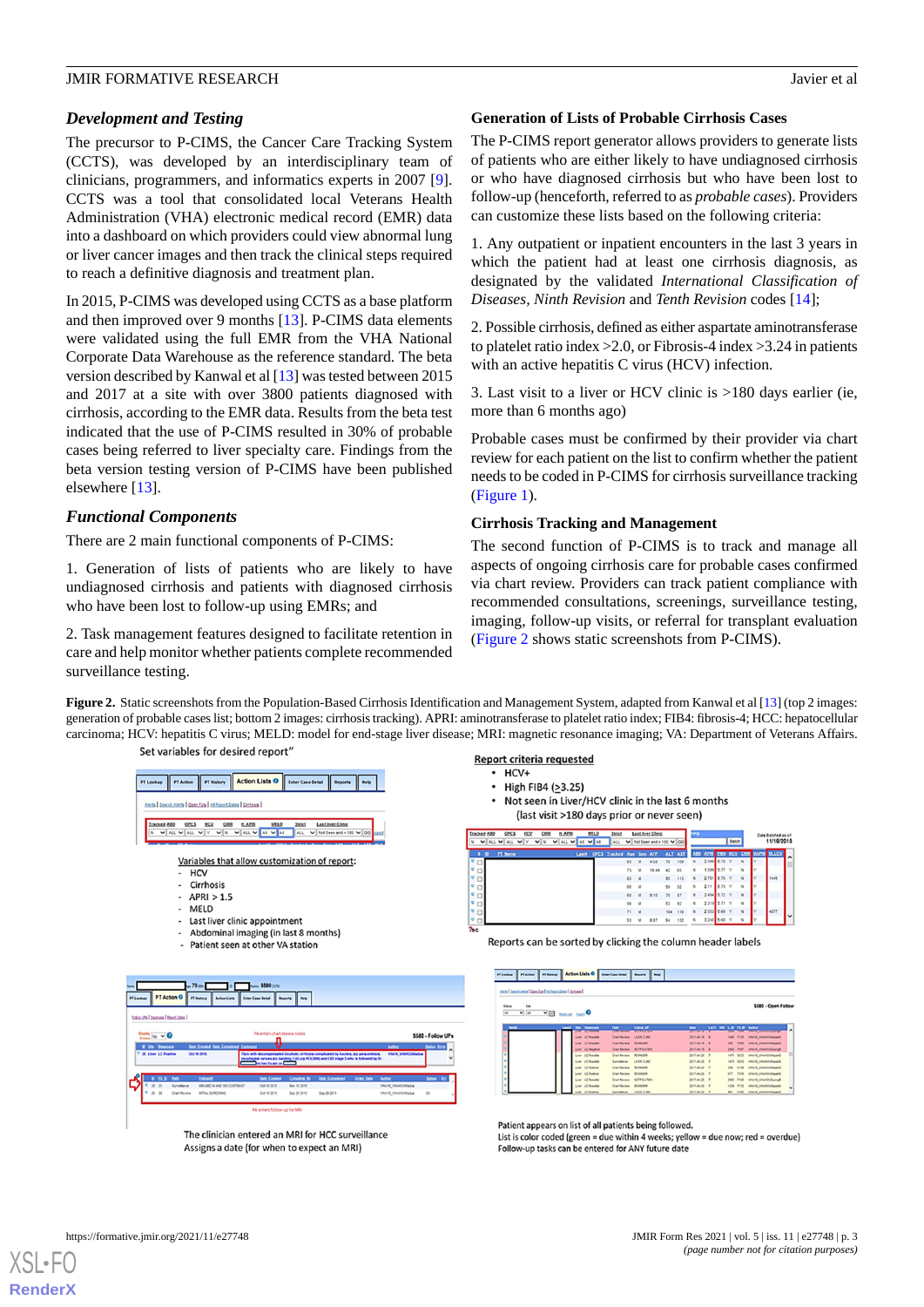## **Purpose of This Study**

The purpose of this study is to conduct a preimplementation formative evaluation using qualitative interviews to identify barriers and facilitators of P-CIMS implementation across 3 testing sites, including at the beta testing site.

## *Methods*

## **Setting**

We conducted a qualitative formative evaluation with key stakeholders at 3 high-volume Department of Veterans Affairs (VA) medical centers in the Sierra Pacific and Southern Central United States  $(N=10)$ , including a high-volume site at which beta testing occurred. The other 2 sites were chosen based on the criteria for successful P-CIMS implementation. These criteria included the following: (1) established relationships between external facilitators (FK, DLS, and AMM) and key stakeholders; (2) internal facilitators, such as primary care and liver specialty clinical leadership support; and (3) liver clinic patient volume. The sites that were chosen were known to have a higher than average liver clinic volume.

## **Sample**

Although the key purpose of this study was to identify potential implementation barriers and facilitators through qualitative interviews, we were also interested in examining usability. As such, we centered on interviews with specific end-users who would be using the tool for clinical care; we followed sample size recommendations from the empirical literature. Guidance by Turner, Lewis, and Nielsen maintains that a minimum of 3 to 5 participants are sufficient for a usability test with the caveat that running additional subjects during the same test is unlikely to reveal new information [[15\]](#page-10-13). Further, other guidance from the quality improvement literature maintains that code saturation can be reached with as few as 9 interviews [[16\]](#page-10-14). Our final sample comprised 10 providers, including 8 physicians and midlevel providers from liver-related specialty clinics and 2 primary care providers who managed patients with cirrhosis.

## **Design**

## *Interview Guide Development and Testing*

We created a semistructured interview guide based on the Consolidated Framework for Implementation Research (CFIR), a metatheoretical framework that describes a set of constructs organized within 5 domains [\[17](#page-10-15)]. These constructs allow implementation scientists to systematically assess barriers and facilitators to implementation, including contextual factors relevant to multisite implementation projects. The following CFIR domains were chosen for P-CIMS evaluation: outer, inner, and individual characteristics.

The interview guide was developed, iteratively modified, and pilot-tested by 2 qualitative researchers with training in medical anthropology and public health (LAM and JC). The pilot interview participants were gastroenterologists from the P-CIMS beta test site and a gastroenterologist from a nontest site who had previously seen a demo version of P-CIMS. Feedback from these interviewees was used to refine the interview guide.

#### *Semistructured Interviews*

The qualitative team conducted semistructured interviews between January and May of 2016. Providers were asked about current practices for identifying and linking patients with cirrhosis to liver clinic specialty care. Interview topics included the perceived value and benefit of P-CIMS, usability, barriers to implementation, and opportunities to improve the tool. VHA privacy rules prevented live demonstration of the 2 nontest sites. For those interviews, a Microsoft PowerPoint demonstration, including deidentified static screenshots of P-CIMS, was shown to the interviewees. An expert was available during the interviews to answer questions about the tool.

At the beta test site, the interviews included content-specific usability questions. Four providers who had already used the beta version of P-CIMS were asked questions that explored how they had integrated P-CIMS into their clinical workflow, challenges in using the system, and suggestions for improvement (LAM and JW). Participants were asked to open P-CIMS and walk through how they used the system while noting down any features that were helpful or not helpful.

## **Analytic Approach**

Content analysis is the primary approach used in the current evaluation [[18\]](#page-10-16). Two analysts (LAM and JW) independently reviewed the transcripts and constructed the codes to describe the data. An iterative consensus process was used to draft a list of subcodes, exemplar quotes, and broader code categories. This list was then used to create a codebook consisting of a priori codes that emerged from the data (eg, *suggestions for improving P-CIMS*) and code definitions [\[18](#page-10-16)]. Individual codes were also deductively linked to CFIR constructs that guided the data collection. For example, *suggestions for improving P-CIMS* was linked to the CFIR construct *Inner Setting: Readiness for Implementation*. These constructs served as sensitizing concepts to guide coding, but still allowed for the identification of other salient themes in the data [[18\]](#page-10-16).

The codebook was applied for consensus-based coding of the remaining transcripts. Two coders (LAM and JW) met regularly to identify additional codes and refine existing code definitions, with any discrepancies resolved through negotiated consensus. One member of the qualitative team (JW) compiled coded passages into separate transcripts, which were used to derive subthemes. Subthemes were then compiled into matrices for each code, which included exemplar quotes and examples. For example, for the major code *suggestions for improving P-CIMS*, one subtheme was *adding patients to P-CIMS*, with descriptive examples, *automatic instead of manual entry*, and *need clear definition of cirrhosis*.

Several steps were taken to bolster the validity of data collection and analysis. First, 2 pilot interviews with the target users of P-CIMS were used to refine the initial codebook (See *Interview Guide Development and Testing* section). This is a step that is often skipped in qualitative research, but it allows investigators to address instrumentation and bias issues before actual data collection occurs [[19\]](#page-10-17). Second, the qualitative team purposively sampled interview participants and interviewed only individuals who would provide the most appropriate and meaningful insights

 $XS$ -FO **[RenderX](http://www.renderx.com/)**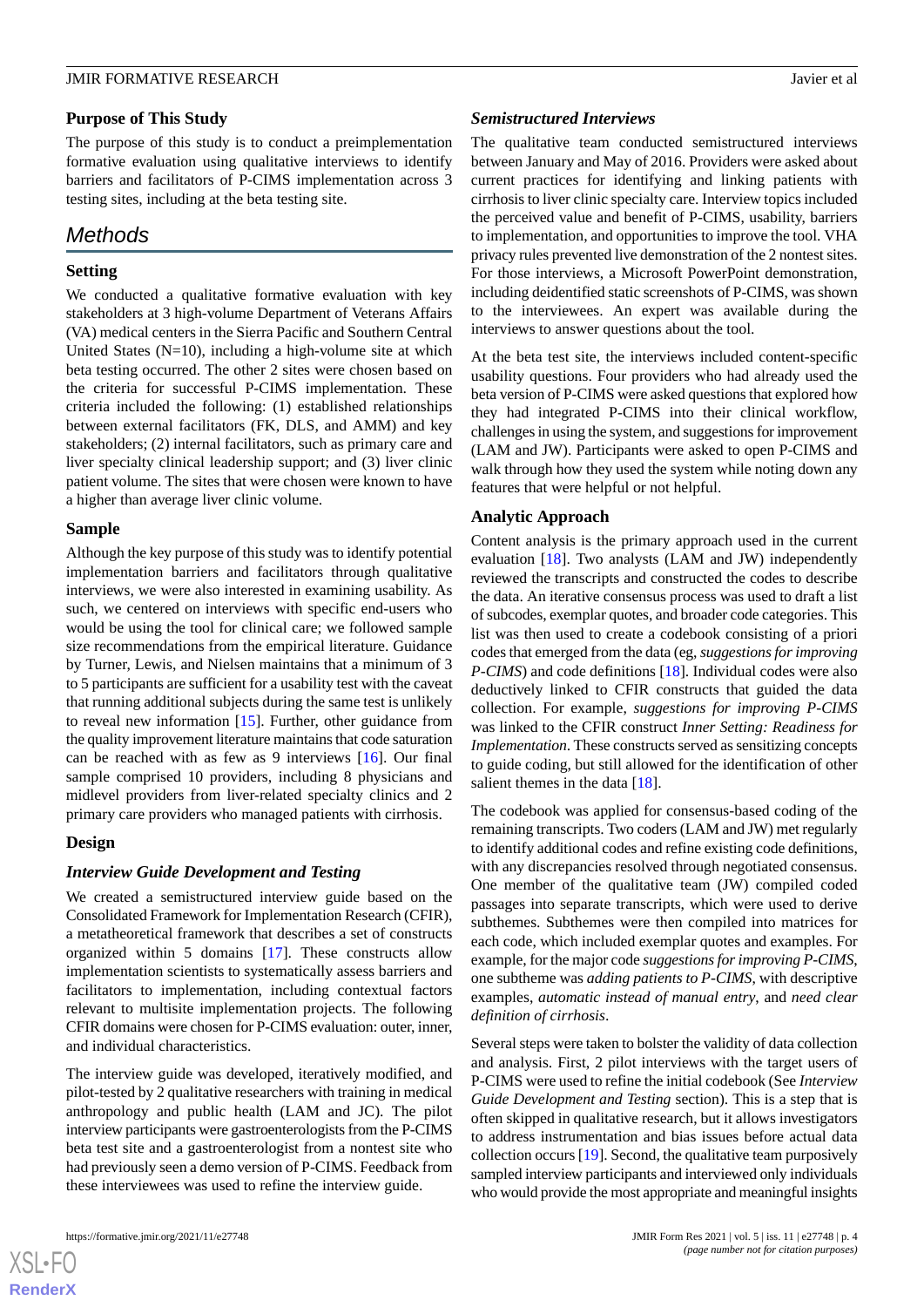on P-CIMS [\[20](#page-10-18)]. To that end, 20% (2/10) primary care providers were interviewed, and specialists (eg, gastroenterologists) comprised most of the sample (8/10, 80% providers). These specialists are the target end-users for P-CIMS, as they work most closely with patients who would benefit from the tool. In contrast, we found that interviews with the 2 primary care providers did not offer unique information in comparison to specialty care providers. Therefore, we chose not to interview primary care providers. Third, the qualitative team employed 2 types of triangulation of analytic findings: theoretical triangulation and investigator triangulation [\[21](#page-10-19)]. Theoretical triangulation, defined as the use of substantive theoretical lenses (ie, CFIR) to drive data collection and review research findings, provided a strong basis for the development of both the interview guide and the codebook. Investigator triangulation, or data analysis by more than 2 independent coders with experience in qualitative research (ie, LAM, JW, and DLS) ensured that concurrence for the final list of subthemes and descriptive examples was achieved. Data analyses were iterative and continued until thematic saturation was reached.

## **Ethics**

The Stanford University Human Research Protection Program reviewed and approved this project as a quality improvement project. All participants provided verbal consent before being interviewed. For this type of study (ie, quality improvement), formal consent is not required.

## **Human Rights**

All procedures performed in studies involving human participants were in accordance with the ethical standards of the institutional and national research committee and with the 1964 Helsinki declaration and its later amendments or comparable ethical standards. The Stanford University Human Research Protection Program reviewed and approved this project as a quality improvement project. The VA Central Institutional Review Board also approved project #14-11 Population-based identification and management of veterans with HCV cirrhosis. For this type of study (ie, quality improvement), formal consent was not required.

## **Informed Consent**

All participants gave verbal consent before being interviewed.

## *Results*

## **Sample**

Nine interviews took place in person or over the phone and were audio-recorded and transcribed. One interviewee requested that the interview not be recorded, and extensive notes were taken for this interview.

## **CFIR Mapping**

[Table 1](#page-4-0) presents the main findings mapped to the CFIR constructs of the outer and inner settings and individual characteristics of the individuals. [Figure 3](#page-5-0) presents the main findings mapped to these CFIR constructs in a descriptive figure.

<span id="page-4-0"></span>**Table 1.** Consolidated framework for implementation research constructs in Population-Based Cirrhosis Identification and Management System implementation.

| $CFIRa$ construct                                                                  | Example from evaluation                                                                                             | Illustrative quote                                                                                                                                                                                                                          |  |  |  |  |
|------------------------------------------------------------------------------------|---------------------------------------------------------------------------------------------------------------------|---------------------------------------------------------------------------------------------------------------------------------------------------------------------------------------------------------------------------------------------|--|--|--|--|
| Outer setting domain—needs and<br>resources for patients                           | Health informatics tools like P-CIMS <sup>b</sup> can enhance<br>care continuity for patients with cirrhosis        | "If patients are lost to follow-up for 2 years, they drop off<br>our panelwe don't currently have any way of reaching<br>out to them like the cirrhosis tracker would do."                                                                  |  |  |  |  |
| Inner setting domain—readiness<br>for implementation                               | Providers said that lack of resources might prevent<br>them from integrating P-CIMS in their clinical work-<br>flow | "We don't necessarily have the time in our day-to-day du-<br>ties to really do justice to what this tool really can do."                                                                                                                    |  |  |  |  |
| Inner setting domain—implemen-<br>tation climate                                   | Leadership is not as engaged with cirrhosis initiatives<br>as other initiatives at their location                   | "we have problems getting enough support for $HCVc$<br>carecirrhosis is not on the radar."                                                                                                                                                  |  |  |  |  |
| Characteristics of individuals<br>—role within clinic                              | Providers perceive that cirrhosis tracker implementa-<br>tion is not a part of their role                           | "If we had a very clear algorithm that the liver clinic could<br>sign off on, then potentially the nurses could work through<br>that but you'd have to work with the nursing service to<br>their agreement that it was within their scope." |  |  |  |  |
| Characteristics of individuals<br>-knowledge and beliefs about<br>the intervention | P-CIMS can be used to streamline continuity of care<br>for patients with cirrhosis                                  | " it could very well change the landscape of hepatology,<br>cirrhosis care as we know it. Anything that we can do that's<br>going to be innovative andimprove access and quali-<br>ty—typically is adopted."                                |  |  |  |  |
| Characteristics of individuals<br>- perceptions of current prac-<br>tices          | Manual tracking systems for patients with cirrhosis<br>are ineffective                                              | "We used to do liver lesion monitoring where we manually<br>entered patients into Excel on a monthly basis. This didn't<br>work wellwe no longer do this, use the dashboard in-<br>stead."                                                  |  |  |  |  |

<sup>a</sup>CFIR: Consolidated Framework for Implementation Research.

<sup>b</sup>P-CIMS: Population-Based Cirrhosis Identification and Management System.

 $\mathrm{C}$ HCV: hepatitis C virus.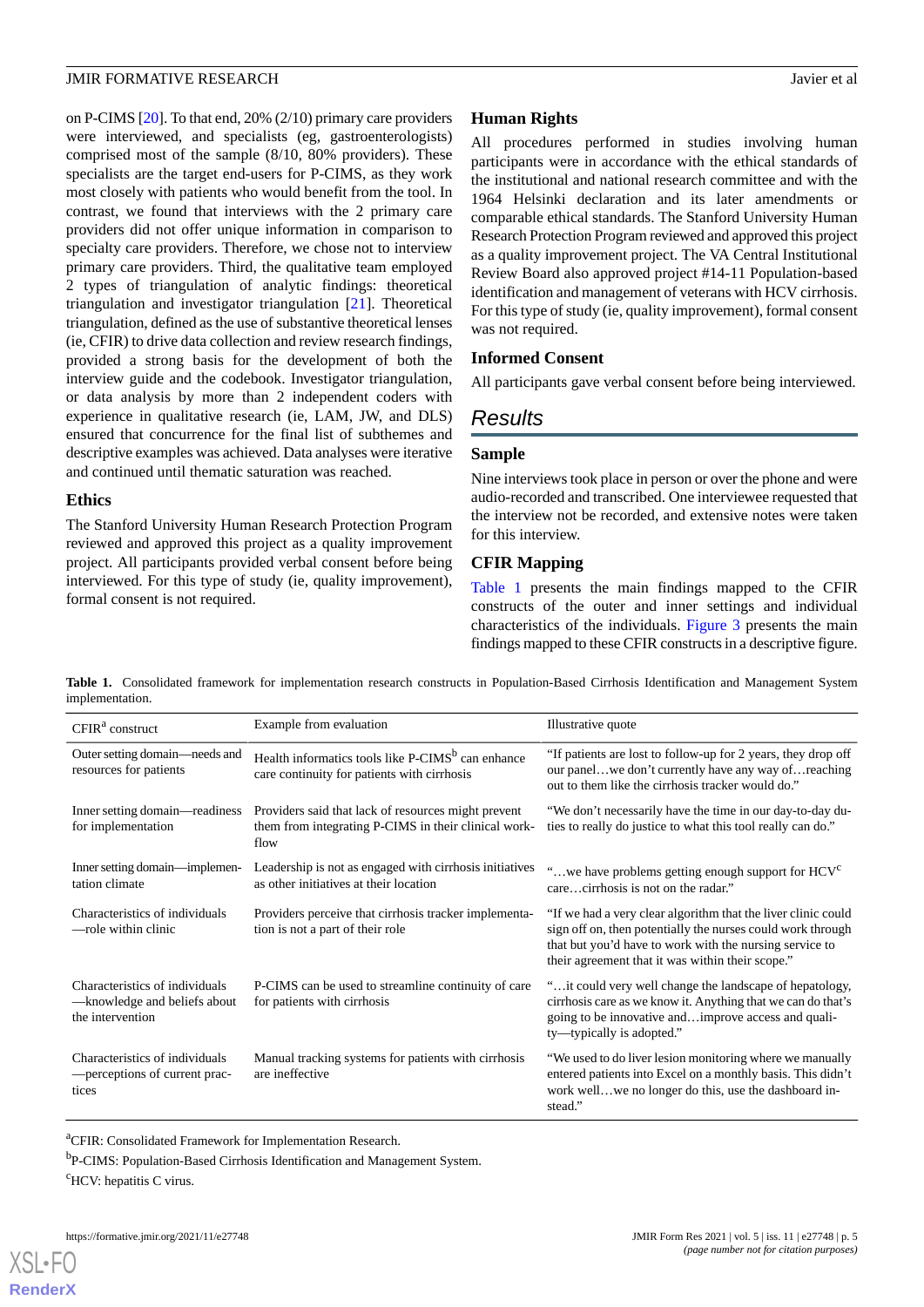<span id="page-5-0"></span>**Figure 3.** Results of qualitative analysis mapped to Consolidated Framework for Implementation Research constructs. P-CIMS: Population-Based Cirrhosis Identification and Management System.



## *Characteristics of Individuals: Role Within Clinic*

Overall, 50% (5/10) of the interviewees discussed how conflicting role expectations may hinder P-CIMS implementation. For example, liver clinic specialists expressed concern that primary care providers may not be as well versed in cirrhosis management as liver or infectious disease specialists. One provider said:

*[The tool] makes sure that the referring providers are aware that these patients have risk factors for advanced fibrosis cirrhosis and underlying Hepatitis C and need to be seen in our service.* [ID6]

Furthermore, some providers said that without an automated reminder system, scheduling staff may forget to contact patients for follow-up appointments. One provider said:

*The liver clinic relies on automated CPRS callback and reschedule procedures. Patients who are due to return to clinic receive an automated phone reminder and an auto-generated appointment reminder card prior to the expected clinic visit date. Similar procedures are in place for when a patient is a "no-show." No one is assigned to track follow-up beyond the automated process.* [ID8]

## *Characteristics of Individuals: Perceptions of Current Practices*

## **Preimplementation Process for Identifying and Linking Patients to Cirrhosis Care**

Overall, 60% (6/10) of the providers discussed the current processes for identifying and linking patients to cirrhosis care. Before P-CIMS implementation, liver clinic staff relied on referrals from primary care or infectious disease clinics for the identification of patients with cirrhosis. After a patient with cirrhosis was linked to the liver specialty clinic, some liver clinic providers created manual tracking systems to manage patient follow-up office visits and surveillance testing. However, as one provider explained, these tools could be cumbersome for the staff to maintain:

*So the group of patients we used to track in the past are people who had abdominal imaging results...we actually have a list that we follow to make sure that they get the proper form of imaging...enter them, manually enter them into spreadsheets and then we actually make sure that every 6 months they have the imaging....But we had to stop doing that because we just don't have any manpower to be able to do that.* [ID4]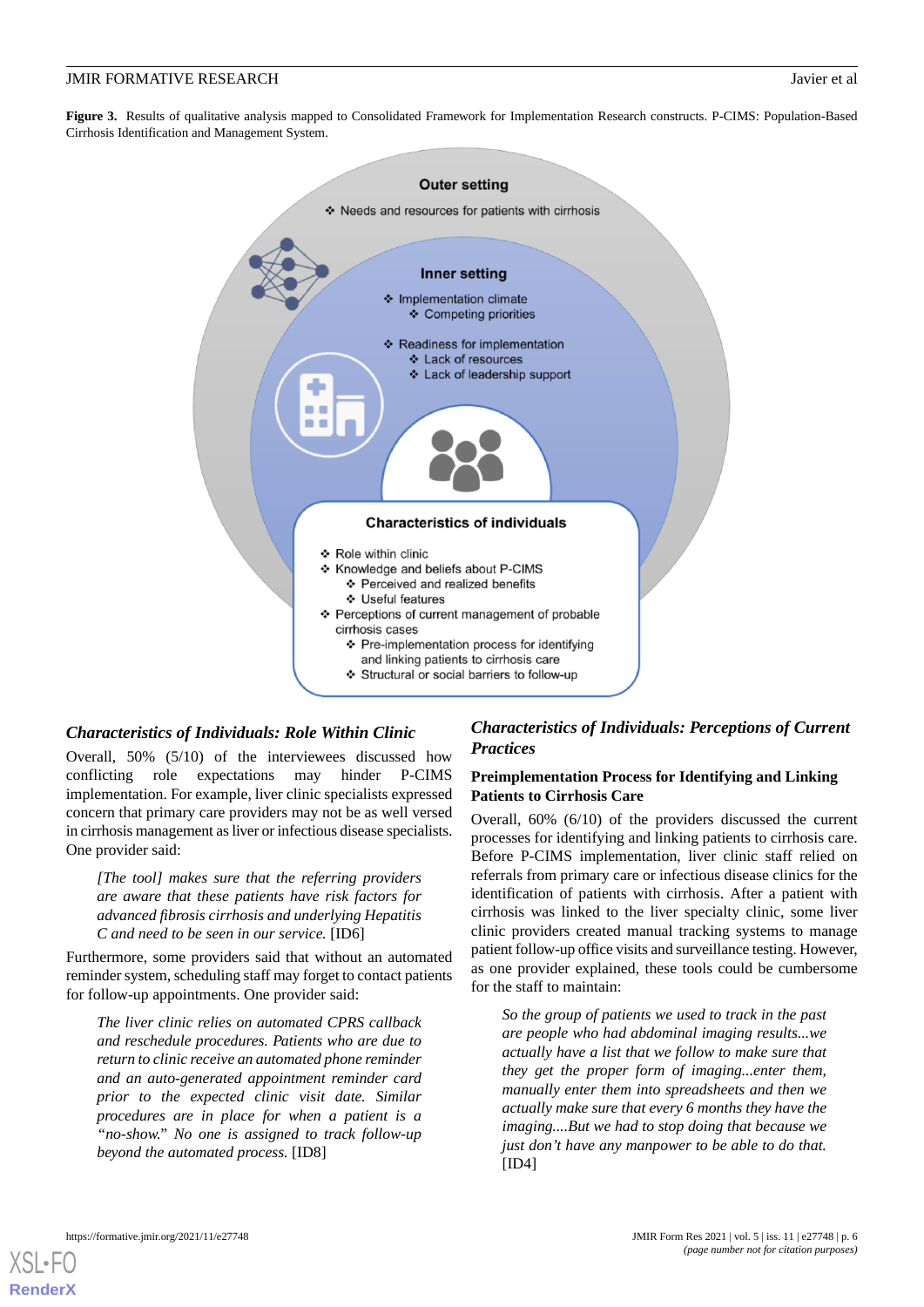## **Structural and Social Barriers to Follow-Up**

Overall, 70% (7/10) of the providers cited various reasons for patients with cirrhosis not attending follow-up appointments or not being linked to care after their initial appointment. Some barriers are structural or social in nature. For example, even though the VA routinely sent automated telephone appointment reminders to patients, many did not keep their appointments. Providers cited lack of response as attributable to potential barriers such as homelessness, drug addiction, or lack of access to mail or a phone. Second, if a patient canceled an appointment, there was no alert system in the EMR to notify the provider or to remind the administrative staff that the patient needed rescheduling. A third reason for loss to follow-up, as reported by providers, was the characteristics of the patients themselves. For instance, patients in the early stages of cirrhosis may be asymptomatic. These patients may not monitor their condition closely and, consequently, may stop attending ultrasound and other appointments. For instance, one provider stated:

*Everything can be perfect at our end, but he or she would not show up for [an appointment]. So education is the first and foremost thing for them to understand the gravity of the condition and the importance of follow-up even though they feel well.* [ID1]

In addition, many patients with multiple comorbidities may not prioritize cirrhosis when other health issues cause immediate discomfort. Finally, providers reported that some patients may choose not to pursue any treatment for their liver conditions.

## *Inner Setting Barrier: Readiness for Implementation*

Overall, 50% (5/10) of the interviews discussed clinical readiness for implementing P-CIMS. Overall, providers felt that P-CIMS would be best suited for use in a liver clinic or other specialties that regularly identified and managed patients with cirrhosis. Other providers cited barriers such as the lack of available time and number of staff needed to learn and use the tool, management of cirrhosis as not being part of primary care focus, and the worry that P-CIMS would add to the workload burden. For instance, one provider said:

*I'm just a little bit nervous about any software that's going to require a lot of extra action. [Primary care] is not going to review 1200 patients to see who is a candidate for this. Providers are pretty burnt out.* [ID5]

Participants acknowledged that it would take some time and training before some services fully embraced P-CIMS. Providers whose local decision-makers valued innovative tools and their potential to improve patient care felt that P-CIMS was likely to be adopted in their setting. However, the system would need complete buy-in from all providers as well as thoughtful planning about how to best integrate it into the current workflow.

#### **Lack of Resources**

Overall, 50% (5/10) of the providers pointed out the lack of adequate staff time and resources as the biggest obstacle to implementing and using P-CIMS. As one nurse practitioner noted:

*We don't necessarily have the time in our day-to-day duties to really do justice to what this tool really can do. So finding the time, carving out the time, the uninterrupted time to be thorough in doing this is the issue.* [ID6]

Participants said that P-CIMS needed a designated coordinator to coordinate and send reminders to primary care for follow-up. However, most interviewees stated that such a coordinator would need additional support. One provider said:

*Either we have one person who is 100% dedicated to putting in all of the information regarding all of the patients that are being seen in the tracker and then put their follow-up times, date, and whatever things we need...Even that person may or may not be able to do all of the things that are necessary because the workload is going to be significant.* [ID10]

In addition, the participants said that adding P-CIMS duties would slow down their productivity. Reports of chart review times, along with accompanying patient telephone contact activities, were closer to 12 to 13 minutes instead of 7 minutes, as originally estimated by the initial beta testers. Some providers also said that any new patients identified through P-CIMS would increase the demand for other hospital services such as radiology, procedures, and laboratory tests. To address this limitation, one option proposed by a provider was to distribute the P-CIMS duties among several staff members. They stated:

*On our [Patient Aligned Care Team] team, we have an LVN and an RN and a pharmacist...I think all 3 of them, you know, have some time when I give them specific tasks, like dashboard tasks to do, I think they can do it.* [ID12]

One caveat to this strategy is that it involves a high level of coordination to ensure that inefficiencies and redundancies do not occur.

Ideas varied about the best way to integrate the use of P-CIMS into the clinic workflow. Most interviewees agreed that the user would need uninterrupted time to use the P-CIMS accurately. With the current state of resources, providers said that uninterrupted time would most likely be after hours or on weekends. As an alternative approach, one provider suggested entering patient data into the tool at the end of a visit, when the patient's information is fresh in the provider's mind. They stated:

*I think it probably would require anywhere from 3 to 5 minutes to complete [patient tracker] because you are fresh and then you are actually looking at the patient record and you've just completed the notes.* [ID10]

Estimates varied across providers as to how often the tool would need to be beneficial.

Some interviewees said that the tool should be used once every 3 to 6 months, whereas others said that once per month use would be sufficient.

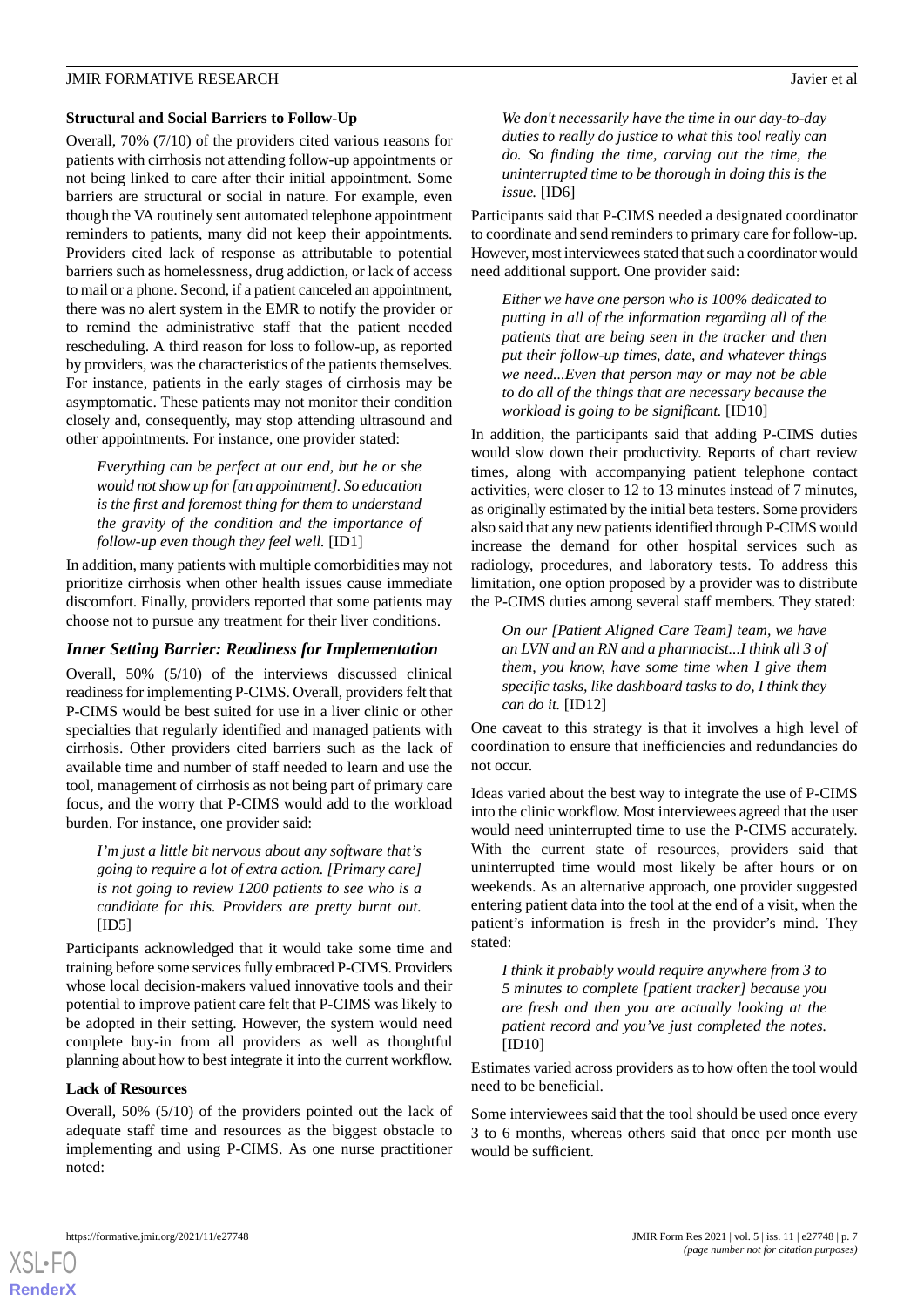## **Lack of Leadership Support**

A total of 40% (4/10) of the providers discussed the lack of leadership support for tools such as P-CIMS. One provider noted that cirrhosis was not a leadership priority at their location, and that buy-in for P-CIMS would require more leadership engagement. They said:

*If it's a financially productive activity... [administration] might be willing to provide support. You're not gonna save money by getting more patients into hepatitis C treatment, so you know, it's sort of a bottom line for the administration....The motivation would have to be better patient care. It couldn't be a financial motivation.* [ID12]

To achieve this, the provider recommended highlighting the tool's potential to improve patient care to site leadership.

## *Inner Setting Barrier: Implementation Climate*

## **Competing Priorities**

A total of 70% (7/10) providers discussed competing resources at their sites. The competing priorities were similar across the primary care providers at different sites. Providers stated that the treatment of chronic conditions, such as heart failure or diabetes, took precedence over cirrhosis. In addition, providers described having too many dashboard tools to use. For instance, one provider said:

*We already have an opioid dashboard. We have an endocrine dashboard. We have diabetes, we have hypertension, and to be honest, almost nobody has time to actually look at them.* [ID5]

Most of these tools are not regularly used by providers because of time constraints, or because they find it confusing and onerous to use multiple tools. Finally, as mentioned in most interviews, current staffing levels and clinic duties made it difficult to find time to incorporate a new tool into the current workflow.

## *Characteristics of Individuals: Knowledge and Beliefs*

## **Perceived and Realized Benefits**

Most participants (ie, 8/10, 80%) generally understood and valued P-CIMS's ability to link patients who are most likely to fall through the cracks or who are at the highest risk of cirrhosis to care. One provider said:

*We [infectious disease clinic] are more focused on treating patients before they develop cirrhosis, so for me the focus will be Hepatitis C and Hepatitis B infected patients, identifying them before they have cirrhosis, and the tracker allows this to happen.* [ID9]

Other providers felt that the P-CIMS's ability to identify these patients and help providers monitor and follow up with patients using reminders and task lists was its most valuable benefit. Some providers even saw the potential for P-CIMS to be used for other chronic conditions such as diabetes, high blood pressure, and heart failure. For instance, one provider said:

*I think also it can be used to help in other disease processes, not just liver. Because it has the upside then of monitoring diabetes, monitoring your high blood pressure, possibly monitoring patients with COPD, CHF.* [ID6]

Many found it more powerful and user-friendly than existing tools such as the clinical case registry in its ability to store, track, and organize information about patients.

## **Useful Features**

Most providers (ie, 7/10, 70%) stated that certain P-CIMS features were useful. Providers found the ability to set reminders and track patient follow-up actions to be one of the most useful aspects of P-CIMS. Functions such as sorting capabilities and actions color-coded by priority were also cited as helpful. In addition, providers also liked the following features: radiology reports, calculated measures of cirrhosis risk (eg, model for end-stage liver disease score, Fibrosis-4 index for liver fibrosis, aspartate aminotransferase to platelet ratio index), primary care physician reminders to place consults**,** cancer tracking options**,** patient look-up, action lists, and capturing barriers to care. Suggestions for P-CIMS improvement

#### **Suggestions for Improvement**

All interviewees (ie, 10/10, 100%) provided suggestions for improving P-CIMS. Providers' suggestions for P-CIMS improvement were categorized into 4 themes: changes that would buffer against a slowdown of clinic productivity, changes to existing content, usability improvements, and potential new features. [Table 2](#page-8-0) presents these suggestions based on theme.

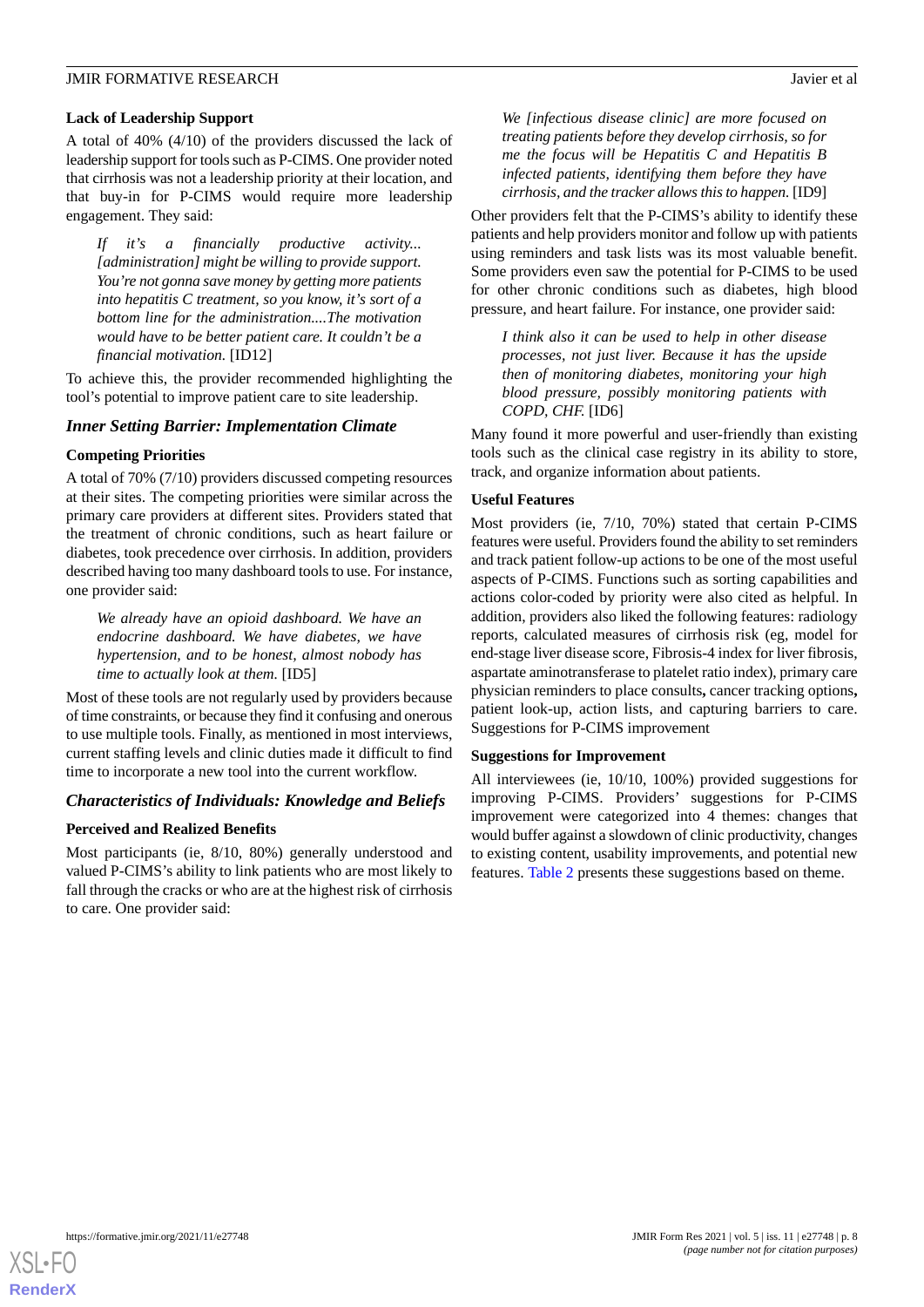<span id="page-8-0"></span>**Table 2.** Provider suggestions for Population-Based Cirrhosis Identification and Management System improvement by theme.

| Avoiding productivity slowdown                                                                                                 | Changes to existing content                                                                                                                                                                                                    | Usability improvements                                                                                                                                                                                                                                                                                                                                                                                                                                                                                 | Potential new features                                                                                                                                                         |  |  |
|--------------------------------------------------------------------------------------------------------------------------------|--------------------------------------------------------------------------------------------------------------------------------------------------------------------------------------------------------------------------------|--------------------------------------------------------------------------------------------------------------------------------------------------------------------------------------------------------------------------------------------------------------------------------------------------------------------------------------------------------------------------------------------------------------------------------------------------------------------------------------------------------|--------------------------------------------------------------------------------------------------------------------------------------------------------------------------------|--|--|
| Use P-CIMS <sup>a</sup> outside of clinic<br>hours or on weekends<br>Use P-CIMS after completing<br>$\bullet$<br>patient notes | Provide relevant information<br>in prominent areas of P-CIMS<br>Provide a clear definition of<br>cirrhosis on P-CIMS to guide<br>decision-making<br>Provide a guide for midlevel<br>$\bullet$<br>providers diagnosis cirrhosis | Include patient information<br>(eg, telephone number) in the<br>tool to bypass referring to the<br>EHR <sup>b</sup><br>Autopopulate P-CIMS with<br>EHR data<br>Implement an autosave feature<br>to avoid loss of work<br>Incorporate tracking of clinical<br>surveillance guideline require-<br>ments<br>Track use metrics (eg, the<br>amount of time each user<br>spends on P-CIMS)<br>Incorporate a filter feature<br>where patients can be filtered<br>by providers<br>Autopopulate follow-up dates | Add search feature for abbrevi-<br>ations or acronyms<br>Add at-a-glance tab<br>Add a pending tab<br>Add quick-access buttons<br>Add an indicator for a closed<br>consultation |  |  |
|                                                                                                                                |                                                                                                                                                                                                                                |                                                                                                                                                                                                                                                                                                                                                                                                                                                                                                        |                                                                                                                                                                                |  |  |

<sup>a</sup>P-CIMS: Population-Based Cirrhosis Identification and Management System.  $<sup>b</sup>$ EHR: electronic health record.</sup>

## *Discussion*

## **Principal Findings**

A preimplementation formative evaluation using the CFIR domains of outer setting, inner setting, and characteristics of individuals identified several key benefits and barriers to implementing a health informatics tool for the management of patients with cirrhosis—P-CIMS—at 3 sites. While participants expressed overall interest in and appreciation for the potential value of P-CIMS, there was concern about the feasibility of implementation. Mainly, barriers in the inner setting—understaffing and workload—posed the biggest challenges in the implementation of P-CIMS.

During the formative evaluation process, providers discussed current strategies for linking patients with cirrhosis to liver clinic specialty care (characteristics of individuals: perceptions of current management of patients with cirrhosis). In the absence of P-CIMS, providers used manual spreadsheets and manual tracking systems to manage scheduled office visits, surveillance testing, and care. For some clinics, the integration of digital tools in addition to regular electronic health record use may be onerous and result in less efficient forms of documentation. For instance, the use of electronic health records to conduct clerical and administrative tasks has been shown to comprise nearly half of some clinicians' overall workdays [[22\]](#page-10-20). Providers burdened with these tasks may seek out alternatives to P-CIMS to track patients with cirrhosis. Overreliance on nonelectronic health record documentation methods, such as noncoded text notes, has been shown in the past studies of health data [\[23](#page-11-0)]. In this evaluation, there were major concerns that adequate implementation of P-CIMS would ultimately slow down clinical productivity (inner setting: readiness for implementation). Participants suggested that having a coordinator may circumvent time barriers but perceived that their departments did not have the resources to hire someone to fulfill this role (outer setting: needs and resources for patients with cirrhosis). However,

 $X$ SL•F $O$ **[RenderX](http://www.renderx.com/)** participants (clinical staff) felt that the tool was useful and that they could use it outside their clinic.

The lack of resources to hire a coordinator was because of the lack of buy-in from leadership in their settings for use of clinical tools such as P-CIMS (Inner Setting: Readiness for Implementation). Providers at 2 locations reported that cirrhosis management was not currently a priority for their leadership, and the importance of cirrhosis was secondary to other competing priorities. Health systems have historically established chronic disease priorities based on the overall prevalence of chronic conditions across patients [\[24](#page-11-1)]. The apparent lack of leadership support indicates that health informatics tools such as P-CIMS may be more successfully implemented if they are prioritized and championed in the inner clinic setting, or if their importance for patient outcomes is emphasized to leadership.

A second version of the web-based tracking system, based on feedback from this formative evaluation, is under development. In part, this revised version is under development because preliminary results show that the first version of P-CIMS successfully facilitated linkage to liver clinic specialty care for approximately 30% of patients identified as possibly needing care and who were not already being seen in the clinic [[13\]](#page-10-10). The second version will include key upgrades to P-CIMS, including features that facilitate identification and linkage to care of patients living with cirrhosis, as well as improvements in usability. To facilitate these improvements, data will first be pulled from a national EMR instead of a local VHA EMR. This will facilitate the spread of P-CIMS across VHAs nationally. Second, patient identification can be improved to facilitate linkage and retention in care. The new version will identify patients within 30 days of an inpatient diagnosis of cirrhosis, thus increasing the likelihood that liver clinic providers will follow up and retain these patients in care. This version will also identify patients with no formal diagnosis of cirrhosis in the national EMR data, but those with *International*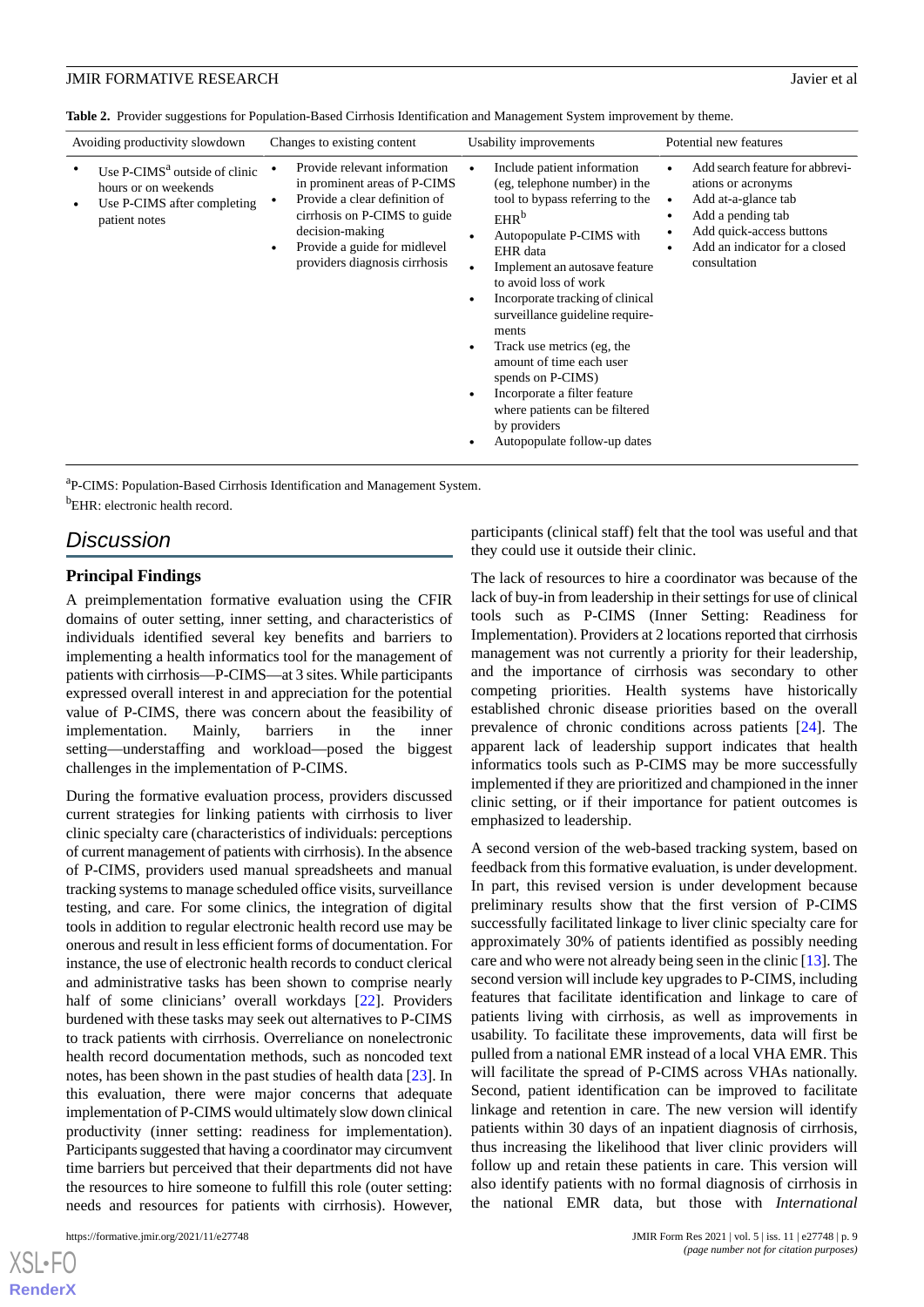*Classification of Diseases, Tenth Revision* codes for complications of cirrhosis. These more strategic identification methods are another step in the process of linking patients, who might not otherwise be referred, with specialty care. The final change to patient identification will be to include patients with current or past evidence of positive HCV RNA at any point in VHA care (instead of a recent positive HCV RNA) with fibrosis-4 score >3.25. This will enable providers to monitor hepatocellular carcinoma surveillance of patients who have attained virological cure from direct-acting antiviral treatments. Finally, the user interface will be streamlined to decrease the cognitive load of the end user, streamlining multiple tabs into fewer tabs while providing the necessary information to make clinical decisions. Changes to the second version address several limitations of the initial version. Developers and implementers of similar systems should consider these changes, particularly using a streamlined interface for a busy clinic, for future work in the management of chronic diseases such as cirrhosis.

## **Limitations**

Although we believe this study is a valuable contribution to the literature examining the implementation of web-based health informatics tools, we do want to address some limitations. First, the study sample size was smaller than that recommended by some standards for formative research evaluations [[20\]](#page-10-18); however, we followed best practices outlined for human factors when evaluating informatics tools [\[15](#page-10-13),[25](#page-11-2)[,26](#page-11-3)]. We also reached thematic saturation related to the identification of the key factors impacting P-CIMS implementation [[27\]](#page-11-4). Within these parameters, our sample size was appropriate, given that the purpose of this study was to identify factors that impacted P-CIMS implementation among a purposive sample of providers of cirrhosis and liver care.

A second limitation was that the provider and care team interviewees in the current sample may have been biased in their perception of P-CIMS as a tool. In the preimplementation phase, sites were chosen based on their perceived ability to implement a cirrhosis management tool. Key characteristics of successful site candidates included established relationships with potential liver clinic champions in the inner setting and external factors that facilitated the implementation of such tools. Furthermore, only 20% (2/10) of the primary care providers were included in the sample. Their perspectives may not have been representative of all VHA primary care providers serving patients with cirrhosis. Barriers and facilitators of implementation may differ in sites without these facilitators. Therefore, these findings may have limited generalizability to both other VA settings and non-VA settings, since data were

collected from only 3-VA facilities. These results may also not be generalizable to health care settings that do not have the benefit of a national integrated system of data from EMRs.

Finally, we understand that there is a small likelihood that adverse events may occur with the use of P-CIMS, but our findings from this and the larger evaluation do not indicate that the risk of using the tool is higher than the risks associated with current clinical practices used to track and manage patients with cirrhosis. As reflected in the extant literature, many probable cirrhosis cases are not diagnosed with cirrhosis or seen in specialty liver care. P-CIMS streamlined patient identification and created pathways to improve the coordination and continuity of care [[13\]](#page-10-10).

## **Impact**

P-CIMS is the first informatics tool to leverage EMR data to improve the quality of care for patients with cirrhosis. This tool can be used to inform the design of other clinical informatics tools for a variety of chronic disease conditions that require close tracking and management. However, as is apparent from our qualitative analyses, tools need to be adapted to meet the needs of understaffed clinics or clinics with high workloads. Furthermore, these findings should be used to translate the implementation of health informatics tools for tracking and monitoring chronic diseases in different settings, using tailored implementation strategies as necessary. For instance, future implementation studies could use implementation frameworks such as CFIR, the capability, opportunity, and motivation model, and the behavior change wheel to both: (1) assess major barriers within specific settings, and (2) map these barriers to implementation strategies [\[28](#page-11-5)].

## **Conclusions**

In future studies, patients living with chronic diseases such as cirrhosis should be engaged as key stakeholders during the implementation phase of a novel health informatics tool. It is important to elicit feedback on how health informatics tools can either facilitate or hinder chronic disease management. In this study, lack of resources, lack of support, and competing interests were found to be major barriers to the implementation of this informatics tool. Although these barriers may also be found in other settings, it is important to use implementation frameworks to conduct formative evaluations and adapt strategies that would best translate in those settings. The key element of a formative evaluation in this context is that it enables users' perceptions of the innovation, in the context of their clinical practices, to be incorporated into the design of a successful, sustainable solution to practice problems.

## **Acknowledgments**

This study was supported by the Department of Veterans Affairs (VA) QUERI Program (QUE 15-284), VA HIV, Hepatitis C, and Related Conditions Program, and VA National Center for Patient Safety. This work was also supported in part by the Veterans Health Administration Center for Innovations in Quality, Effectiveness and Safety (CIN 13-413): Michael E DeBakey VA Medical Center, Houston Texas, and the Center for Gastrointestinal Development, Infection, and Injury (NIDDK P30 DK 56338). The views expressed in this study are those of the authors and do not necessarily reflect the position or policy of the Department of Veterans Affairs or of the United States government.

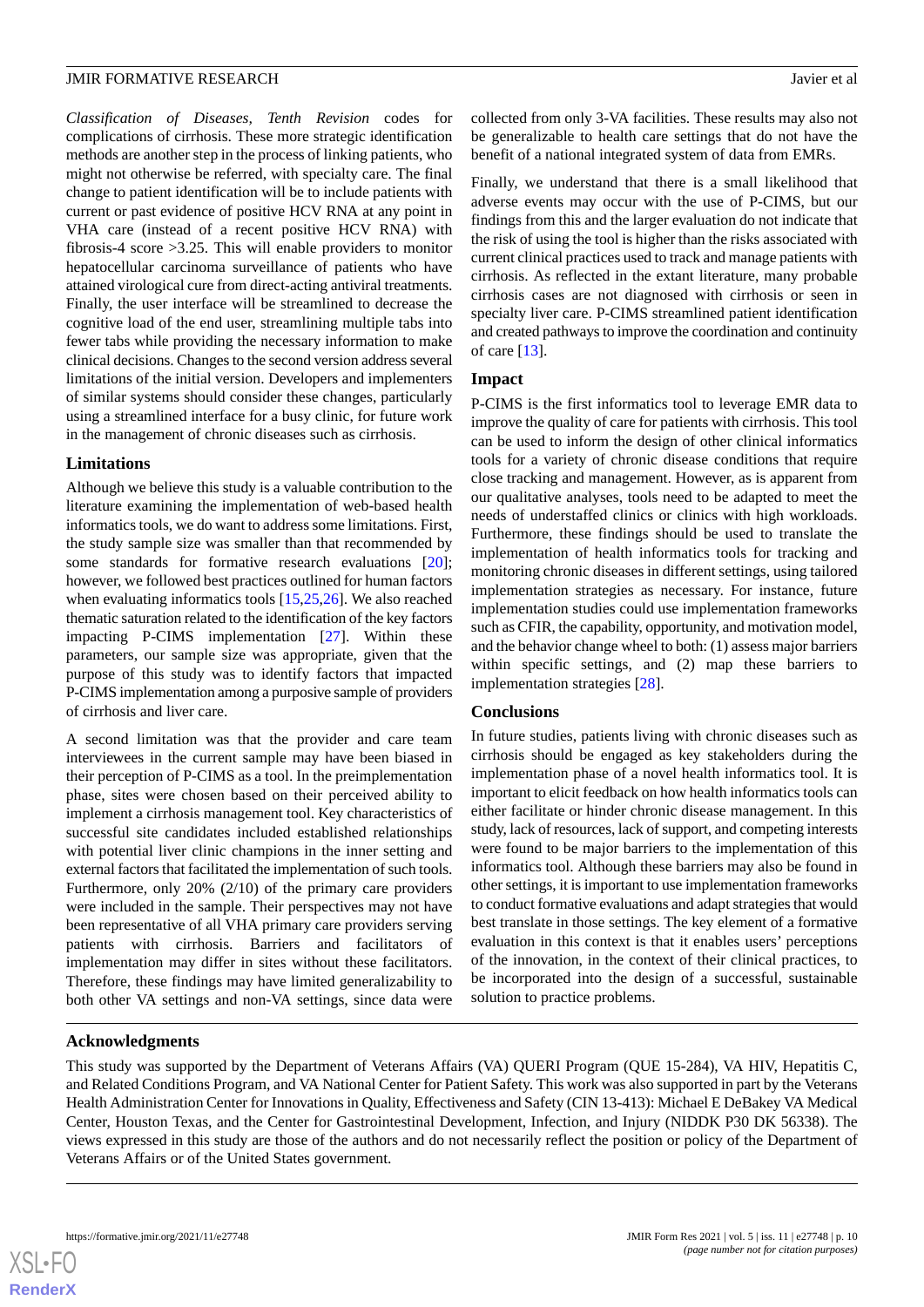## **Authors' Contributions**

SJJ wrote the manuscript with support from AMM, DLS, JW, JC, and LAM. LAM and JW conducted the qualitative analyses. FK, AMM, and DLS established the partnerships. LAM and JW conducted the interviews.

## **Conflicts of Interest**

None declared.

## <span id="page-10-0"></span>**References**

- <span id="page-10-1"></span>1. Chronic liver disease and cirrhosis. FastStats CDC. URL: <https://www.cdc.gov/nchs/fastats/liver-disease.htm> [accessed 2021-10-01]
- <span id="page-10-2"></span>2. About underlying cause of death, 1999-2019. Centers for Disease Control and Prevention. URL: [http://wonder.cdc.gov/](http://wonder.cdc.gov/ucd-icd10.html) [ucd-icd10.html](http://wonder.cdc.gov/ucd-icd10.html) [accessed 2021-10-01]
- <span id="page-10-3"></span>3. Brewster C. Alcoholic cirrhosis imposes financial burden on US healthcare. HCP Live. 2018. URL: [https://www.hcplive.com/](https://www.hcplive.com/view/alcoholic-cirrhosis-imposes-financial-burden-on-us-healthcare) [view/alcoholic-cirrhosis-imposes-financial-burden-on-us-healthcare](https://www.hcplive.com/view/alcoholic-cirrhosis-imposes-financial-burden-on-us-healthcare) [accessed 2021-10-01]
- <span id="page-10-4"></span>4. Kanwal F, Tapper EB, Ho C, Asrani SK, Ovchinsky N, Poterucha J, et al. Development of quality measures in cirrhosis by the Practice Metrics Committee of the American Association for the study of liver diseases. Hepatology 2019 Apr;69(4):1787-1797. [doi: [10.1002/hep.30489](http://dx.doi.org/10.1002/hep.30489)] [Medline: [30586188](http://www.ncbi.nlm.nih.gov/entrez/query.fcgi?cmd=Retrieve&db=PubMed&list_uids=30586188&dopt=Abstract)]
- <span id="page-10-5"></span>5. Mellinger JL, Volk ML. Multidisciplinary management of patients with cirrhosis: a need for care coordination. Clin Gastroenterol Hepatol 2013 Mar;11(3):217-223 [\[FREE Full text\]](http://europepmc.org/abstract/MED/23142204) [doi: [10.1016/j.cgh.2012.10.040](http://dx.doi.org/10.1016/j.cgh.2012.10.040)] [Medline: [23142204](http://www.ncbi.nlm.nih.gov/entrez/query.fcgi?cmd=Retrieve&db=PubMed&list_uids=23142204&dopt=Abstract)]
- <span id="page-10-6"></span>6. Kanwal F, Volk M, Singal A, Angeli P, Talwalkar J. Improving quality of health care for patients with cirrhosis. Gastroenterology 2014 Dec;147(6):1204-1207. [doi: [10.1053/j.gastro.2014.10.029](http://dx.doi.org/10.1053/j.gastro.2014.10.029)] [Medline: [25449026](http://www.ncbi.nlm.nih.gov/entrez/query.fcgi?cmd=Retrieve&db=PubMed&list_uids=25449026&dopt=Abstract)]
- 7. Armstrong W, Del Rio C. Patient tracking as a tool to improve retention in care: is the juice worth the squeeze? Clin Infect Dis 2017 Jun 01;64(11):1555-1556. [doi: [10.1093/cid/cix196](http://dx.doi.org/10.1093/cid/cix196)] [Medline: [28329039](http://www.ncbi.nlm.nih.gov/entrez/query.fcgi?cmd=Retrieve&db=PubMed&list_uids=28329039&dopt=Abstract)]
- <span id="page-10-11"></span><span id="page-10-7"></span>8. Haroon S, Adab P, Riley RD, Fitzmaurice D, Jordan RE. Predicting risk of undiagnosed COPD: development and validation of the TargetCOPD score. Eur Respir J 2017 Jun;49(6):1602191 [[FREE Full text](http://erj.ersjournals.com/cgi/pmidlookup?view=long&pmid=28642308)] [doi: [10.1183/13993003.02191-2016\]](http://dx.doi.org/10.1183/13993003.02191-2016) [Medline: [28642308](http://www.ncbi.nlm.nih.gov/entrez/query.fcgi?cmd=Retrieve&db=PubMed&list_uids=28642308&dopt=Abstract)]
- <span id="page-10-8"></span>9. Taddei TH, Hunnibell L, DeLorenzo A, Rosa M, Connery D, Vogel D, et al. EMR-linked cancer tracker facilitates lung and liver cancer care. J Clin Oncol 2012 Dec 01;30(34):77. [doi: [10.1200/jco.2012.30.34\\_suppl.77](http://dx.doi.org/10.1200/jco.2012.30.34_suppl.77)]
- <span id="page-10-9"></span>10. Kruse CS, Beane A. Health information technology continues to show positive effect on medical outcomes: systematic review. J Med Internet Res 2018 Feb 05;20(2):e41 [\[FREE Full text\]](https://www.jmir.org/2018/2/e41/) [doi: [10.2196/jmir.8793\]](http://dx.doi.org/10.2196/jmir.8793) [Medline: [29402759\]](http://www.ncbi.nlm.nih.gov/entrez/query.fcgi?cmd=Retrieve&db=PubMed&list_uids=29402759&dopt=Abstract)
- <span id="page-10-10"></span>11. Kvedar J, Fogel A. Why real-world results are so challenging for digital health. NEJM Group. 2017. URL: [https://catalyst.](https://catalyst.nejm.org/doi/full/10.1056/CAT.17.0453) [nejm.org/doi/full/10.1056/CAT.17.0453](https://catalyst.nejm.org/doi/full/10.1056/CAT.17.0453) [accessed 2021-10-01]
- <span id="page-10-12"></span>12. Workflow tool examples. Agency for Healthcare Research and Quality. URL: [https://healthit.ahrq.gov/](https://healthit.ahrq.gov/health-it-tools-and-resources/evaluation-resources/workflow-assessment-health-it-toolkit/examples) [health-it-tools-and-resources/evaluation-resources/workflow-assessment-health-it-toolkit/examples](https://healthit.ahrq.gov/health-it-tools-and-resources/evaluation-resources/workflow-assessment-health-it-toolkit/examples) [accessed 2021-10-01]
- <span id="page-10-13"></span>13. Kanwal F, Mapaskhi S, Smith D, Taddei T, Hussain K, Madu S, et al. Implementation of a population-based cirrhosis identification and management system. Clin Gastroenterol Hepatol 2018 Aug;16(8):1182-6.e2 [\[FREE Full text\]](http://europepmc.org/abstract/MED/29803805) [doi: [10.1016/j.cgh.2018.01.041](http://dx.doi.org/10.1016/j.cgh.2018.01.041)] [Medline: [29803805\]](http://www.ncbi.nlm.nih.gov/entrez/query.fcgi?cmd=Retrieve&db=PubMed&list_uids=29803805&dopt=Abstract)
- <span id="page-10-14"></span>14. Kramer J, Davila J, Miller E, Richardson P, Giordano T, El-Serag H. The validity of viral hepatitis and chronic liver disease diagnoses in Veterans Affairs administrative databases. Aliment Pharmacol Ther 2008 Feb 01;27(3):274-282 [\[FREE Full](https://doi.org/10.1111/j.1365-2036.2007.03572.x) [text](https://doi.org/10.1111/j.1365-2036.2007.03572.x)] [doi: [10.1111/j.1365-2036.2007.03572.x\]](http://dx.doi.org/10.1111/j.1365-2036.2007.03572.x) [Medline: [17996017\]](http://www.ncbi.nlm.nih.gov/entrez/query.fcgi?cmd=Retrieve&db=PubMed&list_uids=17996017&dopt=Abstract)
- <span id="page-10-15"></span>15. Turner CW, Lewis JR, Nielsen J. Determining usability test sample size internet. In: International Encyclopedia of Ergonomics and Human Factors. Boca Raton: CRC Press; 2006.
- <span id="page-10-16"></span>16. Hennink MM, Kaiser BN, Marconi VC. Code saturation versus meaning saturation: how many interviews are enough? Qual Health Res 2017 Mar;27(4):591-608. [doi: [10.1177/1049732316665344](http://dx.doi.org/10.1177/1049732316665344)] [Medline: [27670770](http://www.ncbi.nlm.nih.gov/entrez/query.fcgi?cmd=Retrieve&db=PubMed&list_uids=27670770&dopt=Abstract)]
- <span id="page-10-18"></span><span id="page-10-17"></span>17. Damschroder LJ, Aron DC, Keith RE, Kirsh SR, Alexander JA, Lowery JC. Fostering implementation of health services research findings into practice: a consolidated framework for advancing implementation science. Implement Sci 2009 Aug 07;4:50 [[FREE Full text](https://implementationscience.biomedcentral.com/articles/10.1186/1748-5908-4-50)] [doi: [10.1186/1748-5908-4-50\]](http://dx.doi.org/10.1186/1748-5908-4-50) [Medline: [19664226\]](http://www.ncbi.nlm.nih.gov/entrez/query.fcgi?cmd=Retrieve&db=PubMed&list_uids=19664226&dopt=Abstract)
- <span id="page-10-19"></span>18. Fonteyn ME, Vettese M, Lancaster DR, Bauer-Wu S. Developing a codebook to guide content analysis of expressive writing transcripts. Appl Nurs Res 2008 Aug;21(3):165-168. [doi: [10.1016/j.apnr.2006.08.005](http://dx.doi.org/10.1016/j.apnr.2006.08.005)] [Medline: [18684411\]](http://www.ncbi.nlm.nih.gov/entrez/query.fcgi?cmd=Retrieve&db=PubMed&list_uids=18684411&dopt=Abstract)
- <span id="page-10-20"></span>19. Chenail R. Interviewing the investigator: strategies for addressing instrumentation and researcher bias concerns in qualitative research. Qual Report 2011;16(1):255-262 [[FREE Full text](http://www.nova.edu/ssss/QR/QR16-1/interviewing.pdf)] [doi: [10.46743/2160-3715/2011.1051](http://dx.doi.org/10.46743/2160-3715/2011.1051)]
- 20. Palinkas LA, Horwitz SM, Green CA, Wisdom JP, Duan N, Hoagwood K. Purposeful sampling for qualitative data collection and analysis in mixed method implementation research. Adm Policy Ment Health 2015 Sep;42(5):533-544 [[FREE Full](http://europepmc.org/abstract/MED/24193818) [text](http://europepmc.org/abstract/MED/24193818)] [doi: [10.1007/s10488-013-0528-y\]](http://dx.doi.org/10.1007/s10488-013-0528-y) [Medline: [24193818](http://www.ncbi.nlm.nih.gov/entrez/query.fcgi?cmd=Retrieve&db=PubMed&list_uids=24193818&dopt=Abstract)]
- 21. Denzin N. The Research Act: A Theoretical Introduction to Sociological Methods. Oxfordshire: Routledge; 2017.
- 22. Arndt BG, Beasley JW, Watkinson MD, Temte JL, Tuan W, Sinsky CA, et al. Tethered to the EHR: primary care physician workload assessment using EHR event log data and time-motion observations. Ann Fam Med 2017 Sep;15(5):419-426 [[FREE Full text](http://www.annfammed.org/cgi/pmidlookup?view=long&pmid=28893811)] [doi: [10.1370/afm.2121\]](http://dx.doi.org/10.1370/afm.2121) [Medline: [28893811\]](http://www.ncbi.nlm.nih.gov/entrez/query.fcgi?cmd=Retrieve&db=PubMed&list_uids=28893811&dopt=Abstract)